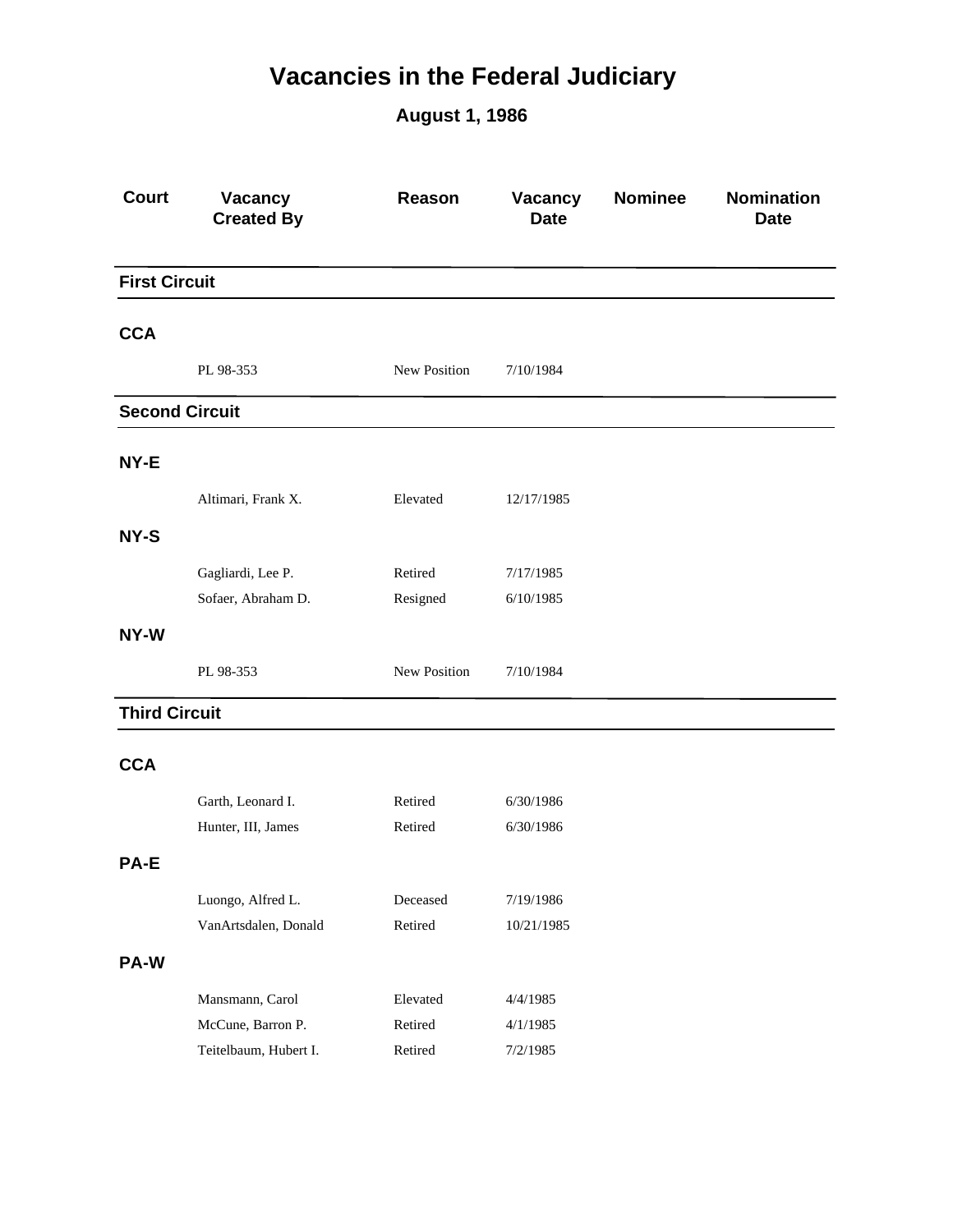| <b>Court</b>          | Vacancy<br><b>Created By</b> | Reason       | Vacancy<br><b>Date</b> | <b>Nominee</b>           | <b>Nomination</b><br><b>Date</b> |
|-----------------------|------------------------------|--------------|------------------------|--------------------------|----------------------------------|
| <b>Fourth Circuit</b> |                              |              |                        |                          |                                  |
| <b>MD</b>             |                              |              |                        |                          |                                  |
|                       | Kaufman, Frank A.            | Retired      | 6/16/1986              |                          |                                  |
| NC-E                  |                              |              |                        |                          |                                  |
|                       | PL 98-353                    | New Position | 7/10/1984              |                          |                                  |
| VA-E                  |                              |              |                        |                          |                                  |
|                       | MacKenzie, John              | Retired      | 11/30/1985             |                          |                                  |
|                       | Warriner, D. Dutch           | Deceased     | 3/17/1986              |                          |                                  |
| <b>Fifth Circuit</b>  |                              |              |                        |                          |                                  |
| <b>CCA</b>            |                              |              |                        |                          |                                  |
|                       | PL 98-353                    | New Position | 7/10/1984              |                          |                                  |
|                       | Tate, Jr., Albert            | Deceased     | 3/27/1986              |                          |                                  |
| <b>Sixth Circuit</b>  |                              |              |                        |                          |                                  |
| KY-W                  |                              |              |                        |                          |                                  |
|                       | Allen, Charles M.            | Retired      | 10/1/1985              | Simpson, III, Charles R. | 6/6/1986                         |
| MI-E                  |                              |              |                        |                          |                                  |
|                       | Feikens, John                | Retired      | 3/1/1986               |                          |                                  |
|                       | PL 98-353                    | New Position | 7/10/1984              |                          |                                  |
| MI-W                  |                              |              |                        |                          |                                  |
|                       | Miles, Wendell A.            | Retired      | 5/9/1986               |                          |                                  |
| OH-N                  |                              |              |                        |                          |                                  |
|                       | Walinski, Nicholas J.        | Retired      | 12/1/1985              | McQuade, Jr., Richard B. | 7/28/1986                        |
| OH-S                  |                              |              |                        |                          |                                  |
|                       | Duncan, Robert M.            | Resigned     | 4/15/1985              |                          |                                  |
| TN-E                  |                              |              |                        |                          |                                  |
|                       | Taylor, Robert L.            | Retired      | 1/15/1985              |                          |                                  |
|                       |                              |              |                        |                          |                                  |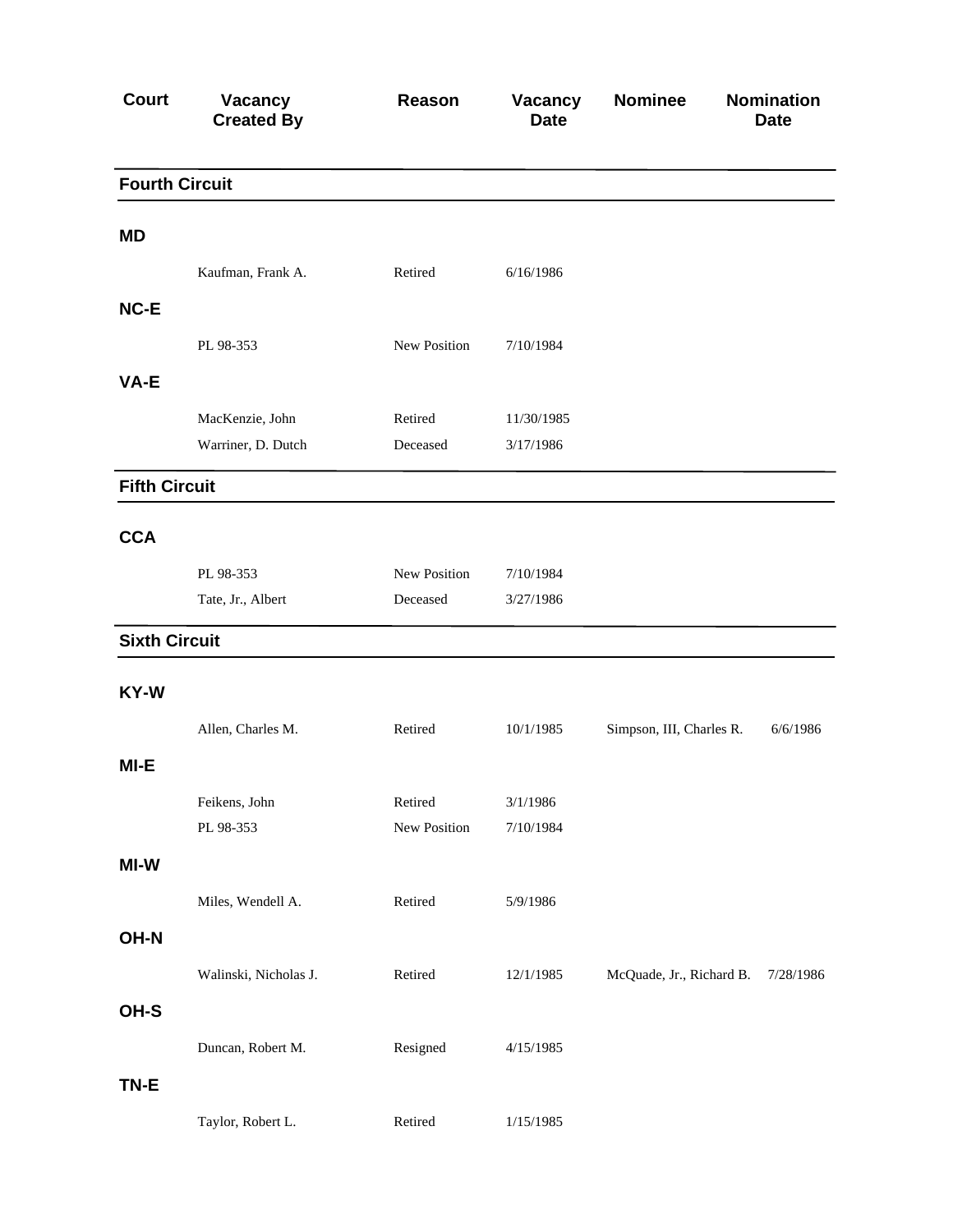| <b>Court</b>          | Vacancy<br><b>Created By</b> | Reason       | Vacancy<br><b>Date</b> | <b>Nominee</b> | <b>Nomination</b><br><b>Date</b> |
|-----------------------|------------------------------|--------------|------------------------|----------------|----------------------------------|
|                       | <b>Seventh Circuit</b>       |              |                        |                |                                  |
| <b>CCA</b>            |                              |              |                        |                |                                  |
|                       | Eschbach, Jesse              | Retired      | 11/4/1985              |                |                                  |
| IL-N                  |                              |              |                        |                |                                  |
|                       | Leighton, George N.          | Retired      | 2/27/1986              |                |                                  |
|                       | McGarr, Frank                | Retired      | 6/30/1986              |                |                                  |
|                       | McMillen, Thomas R.          | Retired      | 12/31/1984             |                |                                  |
| <b>Eighth Circuit</b> |                              |              |                        |                |                                  |
| IA-S                  |                              |              |                        |                |                                  |
|                       | Stuart, William C.           | Retired      | 4/30/1986              |                |                                  |
| <b>MN</b>             |                              |              |                        |                |                                  |
|                       | Lord, Miles                  | Retired      | 7/1/1985               |                |                                  |
| <b>ND</b>             |                              |              |                        |                |                                  |
|                       | Benson, Paul                 | Retired      | 12/31/1985             |                |                                  |
| <b>Ninth Circuit</b>  |                              |              |                        |                |                                  |
| <b>CCA</b>            |                              |              |                        |                |                                  |
|                       | Boochever, Robert            | Disabled     | 6/1/1986               |                |                                  |
|                       | Ferguson, Warren J.          | Retired      | 8/1/1986               |                |                                  |
|                       | Skopil, Otto R.              | Retired      | 7/1/1986               |                |                                  |
| CA-C                  |                              |              |                        |                |                                  |
|                       | Waters, Laughlin E.          | Retired      | 7/7/1986               |                |                                  |
| H <sub>II</sub>       |                              |              |                        |                |                                  |
|                       | King, Samuel P.              | Retired      | 11/30/1984             |                |                                  |
|                       | PL 98-353                    | New Position | 7/10/1984              | Kay, Alan C.   | 7/3/1986                         |
| <b>Tenth Circuit</b>  |                              |              |                        |                |                                  |

## **CCA**

Doyle, William E. Retired 12/28/1984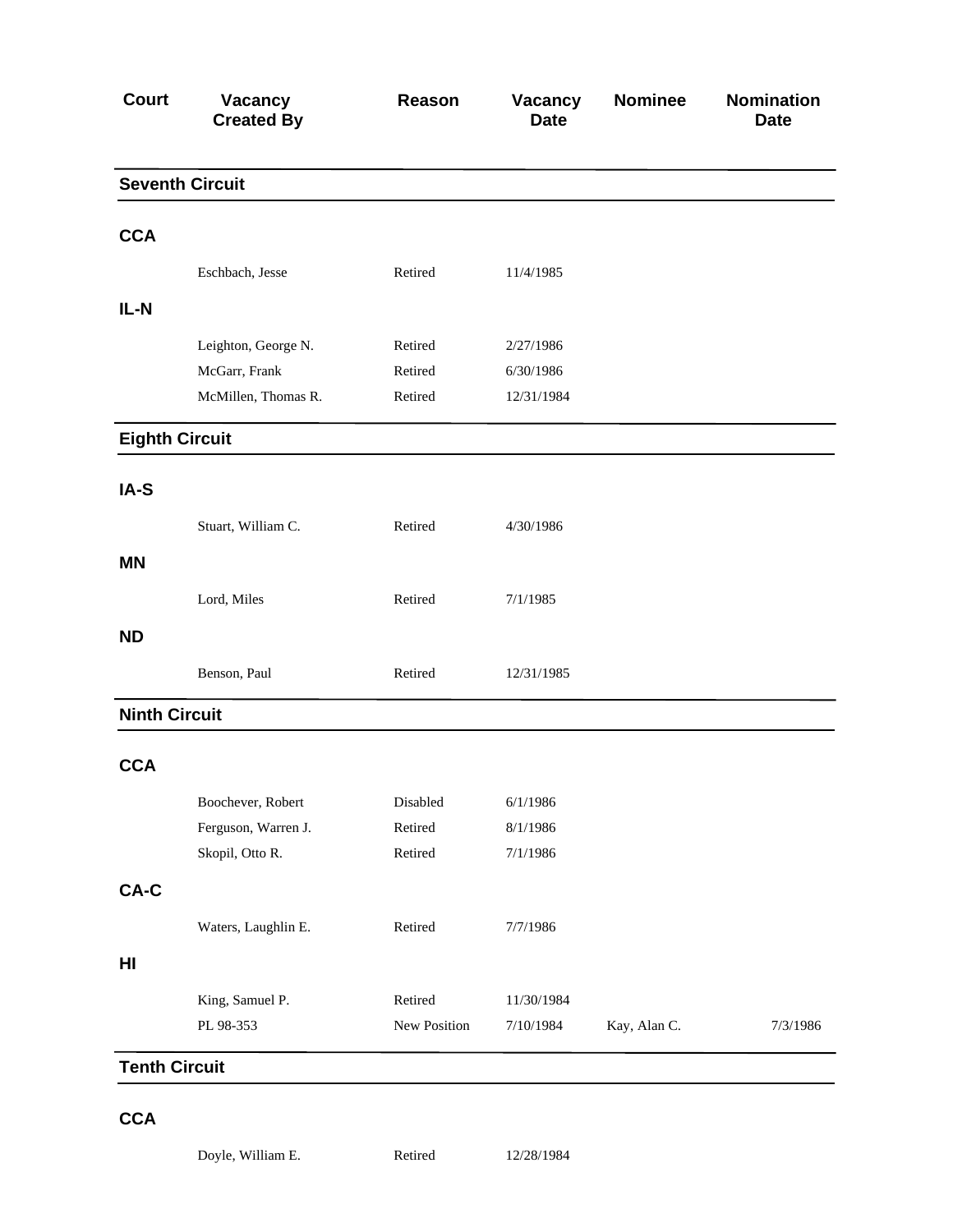| <b>Court</b>           | <b>Vacancy</b><br><b>Created By</b> | Reason       | Vacancy<br><b>Date</b> | <b>Nominee</b>  | <b>Nomination</b><br><b>Date</b> |
|------------------------|-------------------------------------|--------------|------------------------|-----------------|----------------------------------|
| $\mathbf{CO}$          |                                     |              |                        |                 |                                  |
|                        | Moore, John P.                      | Elevated     | 5/14/1985              |                 |                                  |
|                        | PL 98-353                           | New Position | 7/10/1984              |                 |                                  |
| OK-W                   |                                     |              |                        |                 |                                  |
|                        | Eubanks, Luther                     | Retired      | 6/30/1986              |                 |                                  |
|                        | <b>Eleventh Circuit</b>             |              |                        |                 |                                  |
|                        |                                     |              |                        |                 |                                  |
| AL-M                   |                                     |              |                        |                 |                                  |
|                        | Varner, Robert E.                   | Retired      | 6/11/1986              | Dubina, Joel F. | 7/30/1986                        |
| AL-S                   |                                     |              |                        |                 |                                  |
|                        | PL 98-353                           | New Position | 7/10/1984              |                 |                                  |
|                        | <b>District of Columbia Circuit</b> |              |                        |                 |                                  |
| <b>CCA</b>             |                                     |              |                        |                 |                                  |
|                        | Wright, J. Skelly                   | Retired      | 6/1/1986               |                 |                                  |
| <b>DC</b>              |                                     |              |                        |                 |                                  |
|                        | Parker, Barrington                  | Retired      | 12/19/1985             |                 |                                  |
| <b>Federal Circuit</b> |                                     |              |                        |                 |                                  |
| <b>CCA</b>             |                                     |              |                        |                 |                                  |
|                        | Bennett, Marion T.                  | Retired      | 3/1/1986               |                 |                                  |
|                        | Kashiwa, Shiro                      | Retired      | 1/7/1986               |                 |                                  |
|                        | <b>International Trade</b>          |              |                        |                 |                                  |
| <b>USIT</b>            |                                     |              |                        |                 |                                  |
|                        | Ford, Morgan                        | Retired      | 12/31/1985             |                 |                                  |